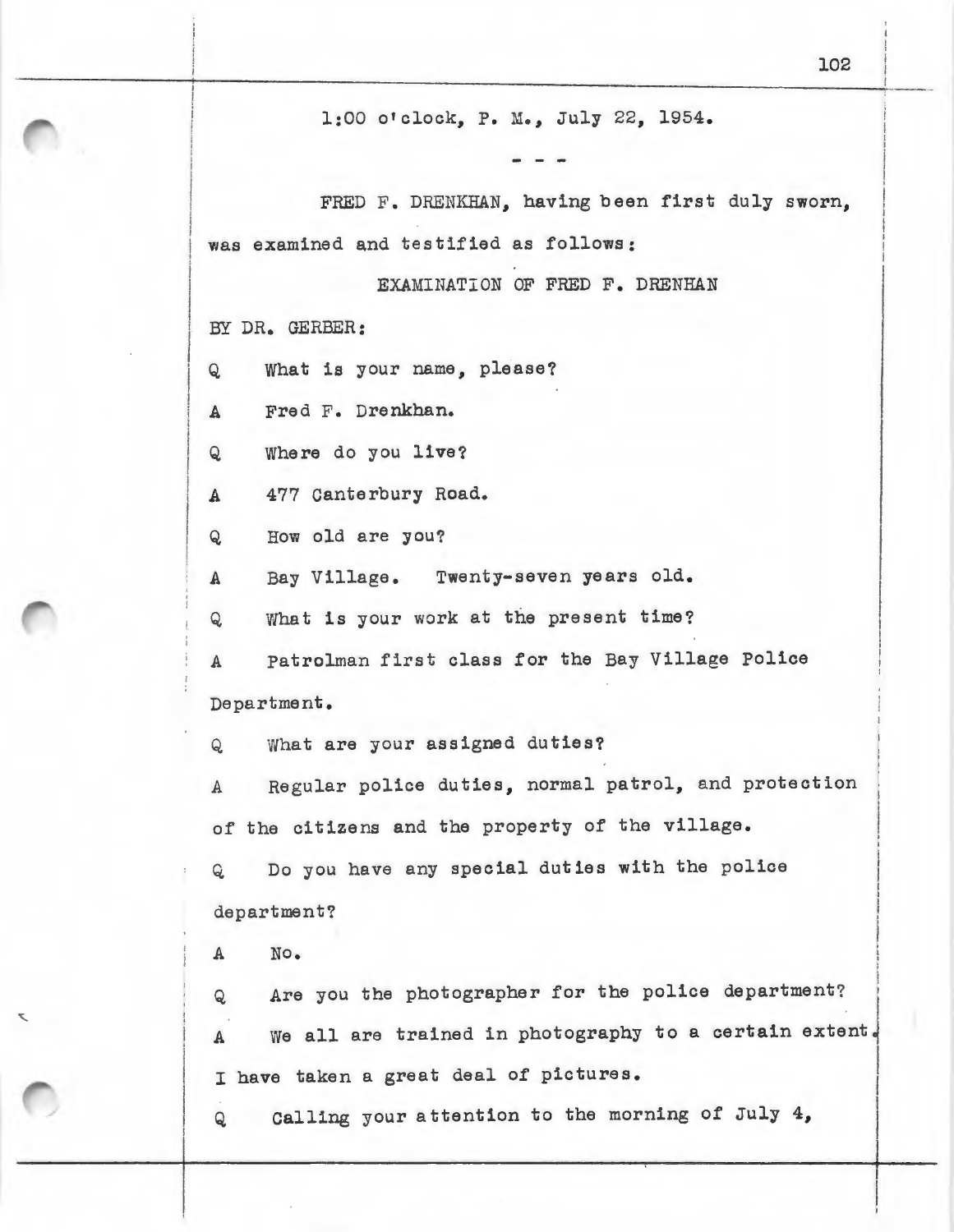were you on duty at that time?

A Yes, on the morning of July 4 I was working midnight to 8:00 shift.

Q Did you receive a call, or did your office receive a call from anyone to go to the home of Dr. Sam Sheppard? Yes. I answered the phone at the fire station at approximately 5:57, received a call, first I didn't know who it was, but it was the Mayor. He identified himself and he informed me that we should come over to, he didn't state the house, but he said, "Come over right away, that something terrible had happened to Marilyn," and with that I asked him, "Are you at the Sheppard's?" And he said yes, and he said, "Get over here right away with the ambulance and the police and everybody." He said, "I think Marilyn has been murdered."

Q And who did you notify?

A After hanging up the phone I told Dick Sommer, the fireman on duty, to get the ambulance over there, and Roger Cavanaugh, and I went out to the car and I told Cavanaugh to take the other car and I led the way over.

- <sup>Q</sup>You say that is Dick Sommer?
- A That's right.
- Q And Roger Cavanaugh?
- A Right.
- Q And who was the other person?

! I I

I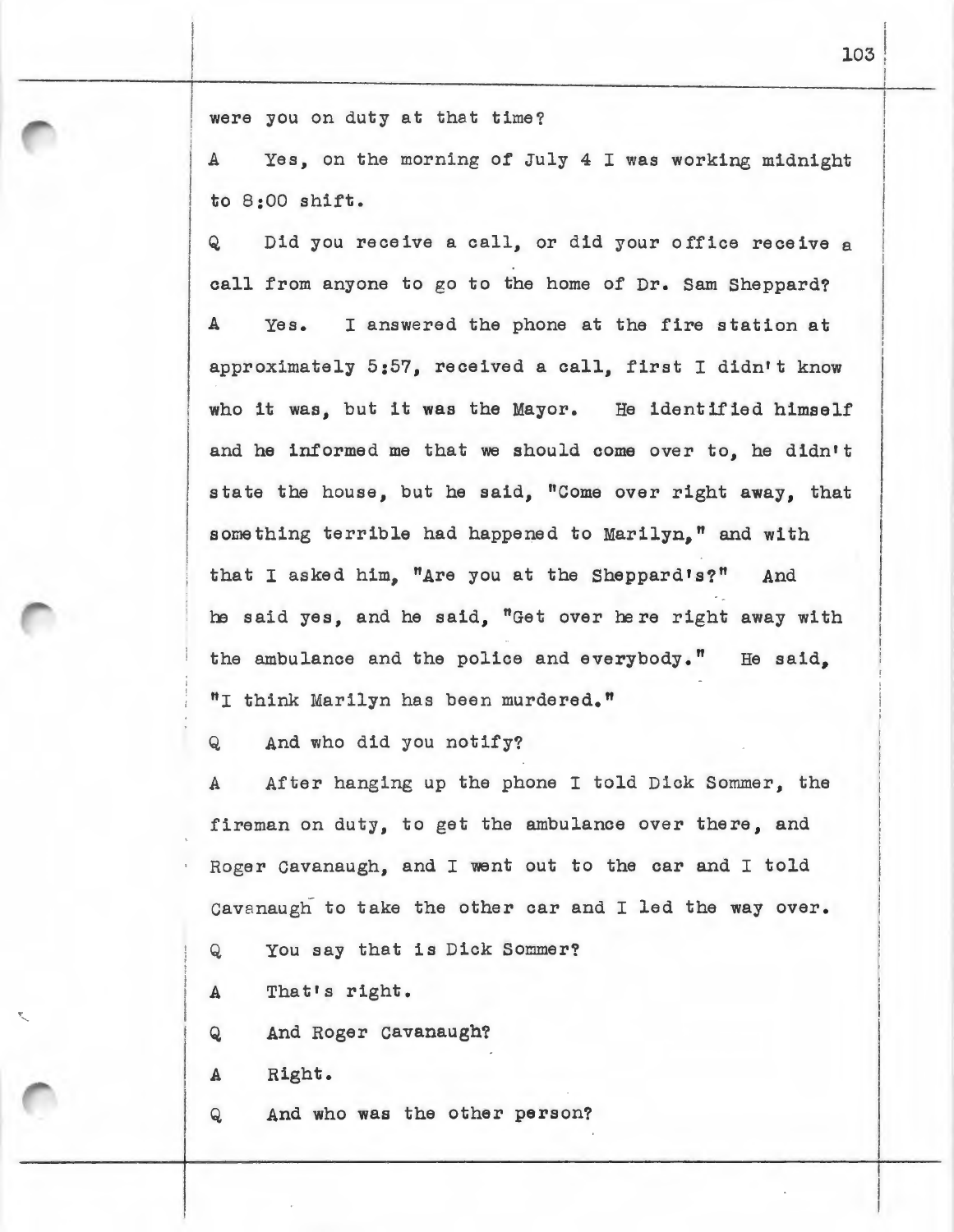A Well, Dick Sommer got the volunteer fireman who was on duty that night, Ronald Callihan, to go along with him on the ambulance. Q Now, is Dick Sommer a fireman? A Dick Sommer is a permanent fireman, that's correct. Q And Ronald Callihan is a volunteer fireman? A Volunteer fireman.

Q And Roger Cavanaugh is --

A He is a part-time patrolman.

Q Then what happened?

A When I arrived at the Sheppard home I pulled up into the drive in back of the Mayor's car which was already set there. The Mayor and Esther Houk were standing at the door and letting me in. I entered in the house --

Q What door?

A That was the front door on the Lake Road side. i That door enters into an entrance way, a hallway. Immediately I as I entered I saw a doctor's bag upturned in the hallway, and leading off to the study that goes off to the right of this hallway. I glanced in and I saw -- I looked into the study and I saw Dr. Sam Sheppard half laying and half sitting in a large red leather chair. He had no shirt on, but a pair of trousers. At that time Mrs. Houk told me to go upstairs and see what I could do for Marilyn. She led the way through the kitchen, and I went

I I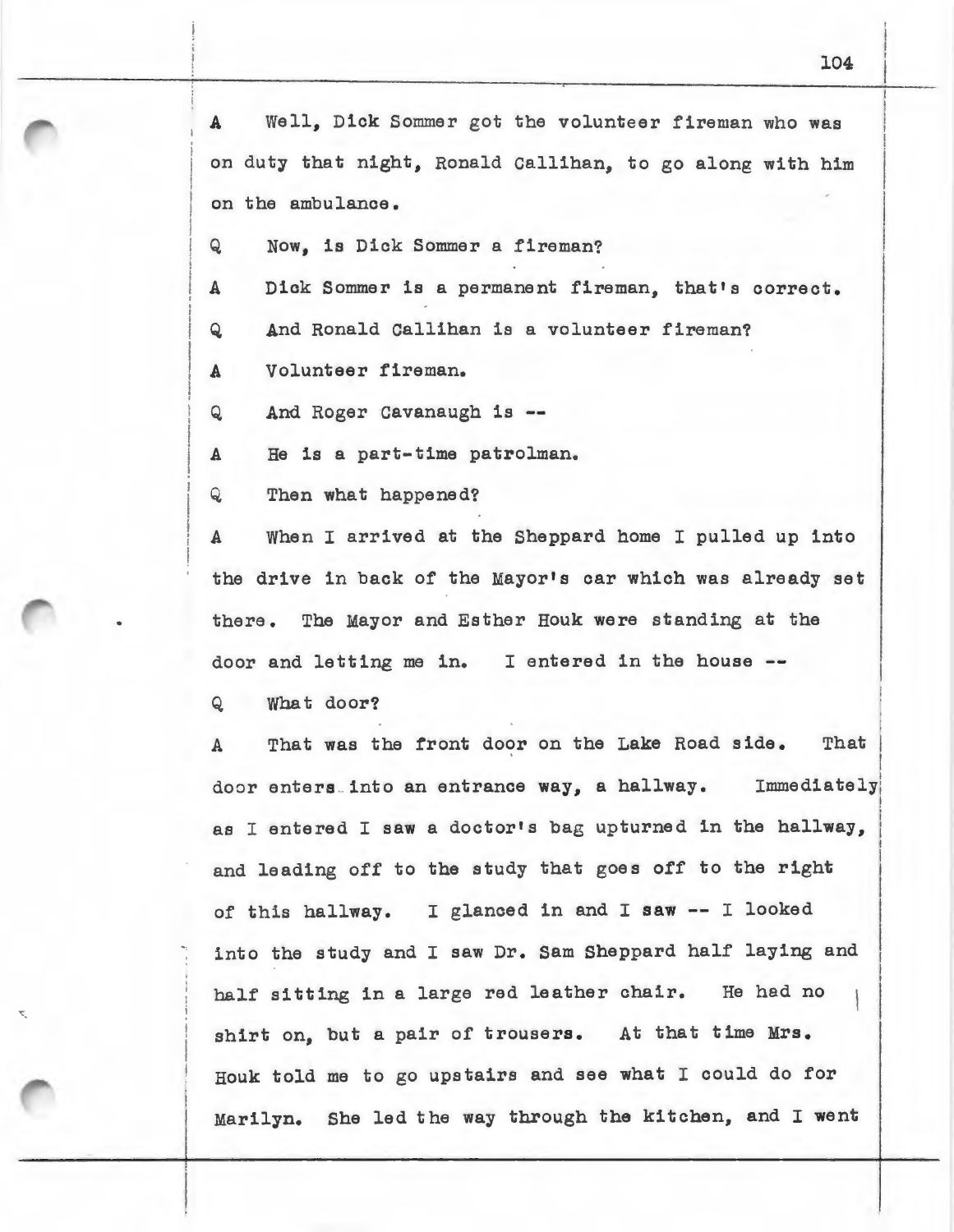by her and on upstairs into this bedroom at the head of the stairway. There I saw who I presumed to be Marilyn Sheppard laying in the bed closest to the door. There was a great deal of blood about and her head was severely battered. I studied her for a moment and observed that there was m sign of life.

I immediately went downstairs and outside and on my police radio began to summon aid of a doctor. Someone at that time then informed me that Dr. Richard Sheppard was notified and was on his way up. I also then requested that the Chief of Police and Sergeant Jay Hubach be notified and he then come up right away. *At*  that time the ambulance men, Callahan and Sommer, had already arrived and were getting the ambulance, or, the stretcher out of the ambulance to take it upstairs. I returned to the house and went into see Dr. Sam in the study, and I asked Dr. Sam what had happened. He appeared that he had been hit about the face on the right side, and he gave me a story, and very broken, that he remembered hearing Marilyn scream, that he remembered fighting someone down the stairs, that he remembered waking up in the water, and **that** he went upstairs again, and at that point he ceased talking and grabbed the back of his neck with both hands and turned his face away and did not say any more. I didn't press the issue

 $\mathbf{I}$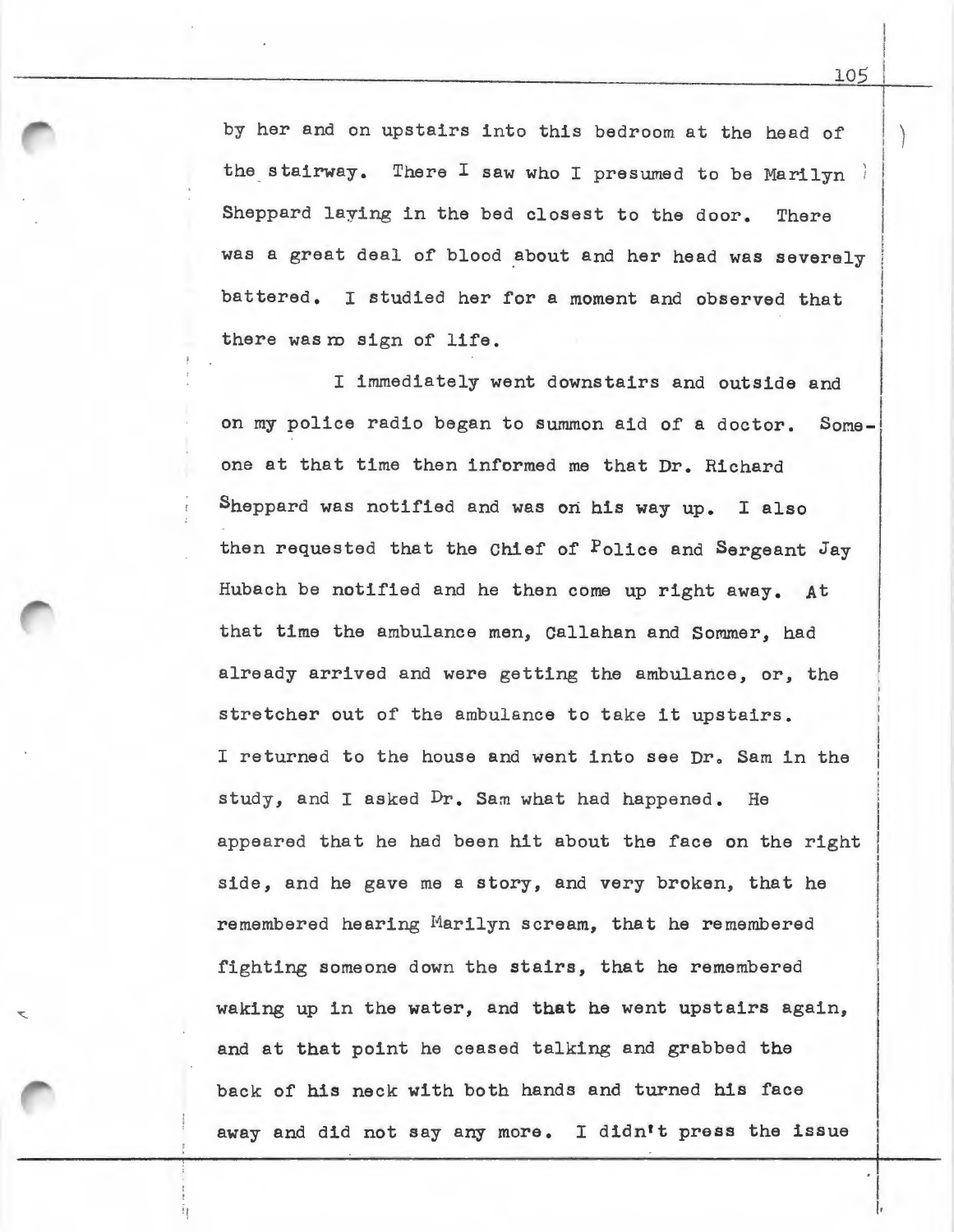I because along about that time Dr. Richard Sheppard arrived.

He came in and looked at Dr. Sam and we said, "Upstairs right away, don't worry about Dr. Sam." <sup>I</sup> directed him upstairs and he led the way and I followed I I  $\overline{\phantom{a}}$ I immediately behind. He went upstairs and made his examination of Marilyn Sheppard and then returned downstairs and went to Dr. Sam Sheppard. I

Q can you relate the time to these events?

Well, the call came in at 5:57. It couldn't have been more than three minutes that it would have taken us to get there. We would have been there at approximately six o'clock. Dr. Richard Sheppard apparently arrived right about 6:10. I discussed, after Dr. Richard Sheppard arrived there, with the Mayor that we needed help on it, and that I wanted to call the coroner's office in the Cleveland Homocide in on it, which he agreed. I told him that I felt that I should wait until the Chief gets here to verify it. Well, the Chief arrived, I imagine it must have been about 6:20ar 6:25, *then,* that I had the conversation with the Chief. It I I i I l j I I I was approximately 6:30 when  $I$  made my initial call into the coroner's office and to the  $C_1$ eveland Police Department. Can you fix the time that Dr. Sheppard got there, Dr. Richard Sheppard?

A Dr. Richard Sheppard, at approximately 6:10.

·,\_

i I I

I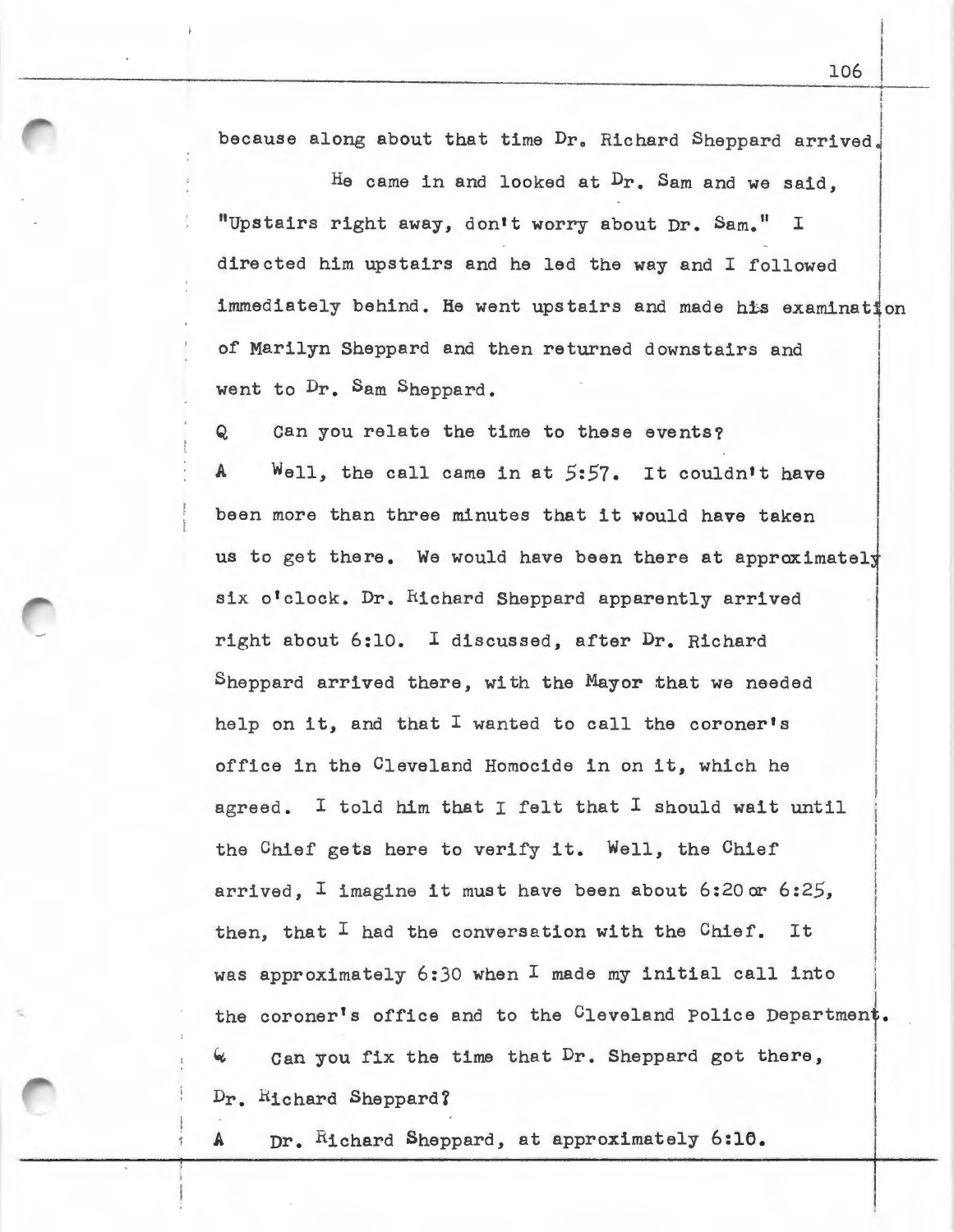G. Can you fix the time that Dr. Stephen arrived? A Not very well. He entered while I wasn't about. <sup>I</sup>would venture to say it was somewhere right around 6:20. Q Could you fix the length of time that Dr. Richard Sheppard was upstairs in Marilyn's bedroom?

A On his initial examination  $I$  wouldn't say it would be more than  $-$ 

Q Dr. Richard.

A Dr. Richard Sheppard, I would n't say he made his examination last more than three minutes.

Q Would that be completed by 6:15?

I think we probably were down, he returned downstairs by 6:15.

Q Did Dr. Richard Sheppard request any assistance or request anything when he ran upstairs to make the examination? A Yes. I followed the doctor *up,* Dr. Richard Sheppard, and as we went up the stairs he turned around and asked for some knives. I don't know who was behind me, but ' they were grappling, looking for knives, and on the rack, right by the sink there was a magnetic type rack that held sort of kitchen knives.-I grabbed three of those knives, or two of those knives, and handed them to him and followed him upstairs.

Q What did he intend to do with them?

A I assumed at the time there that he meant to open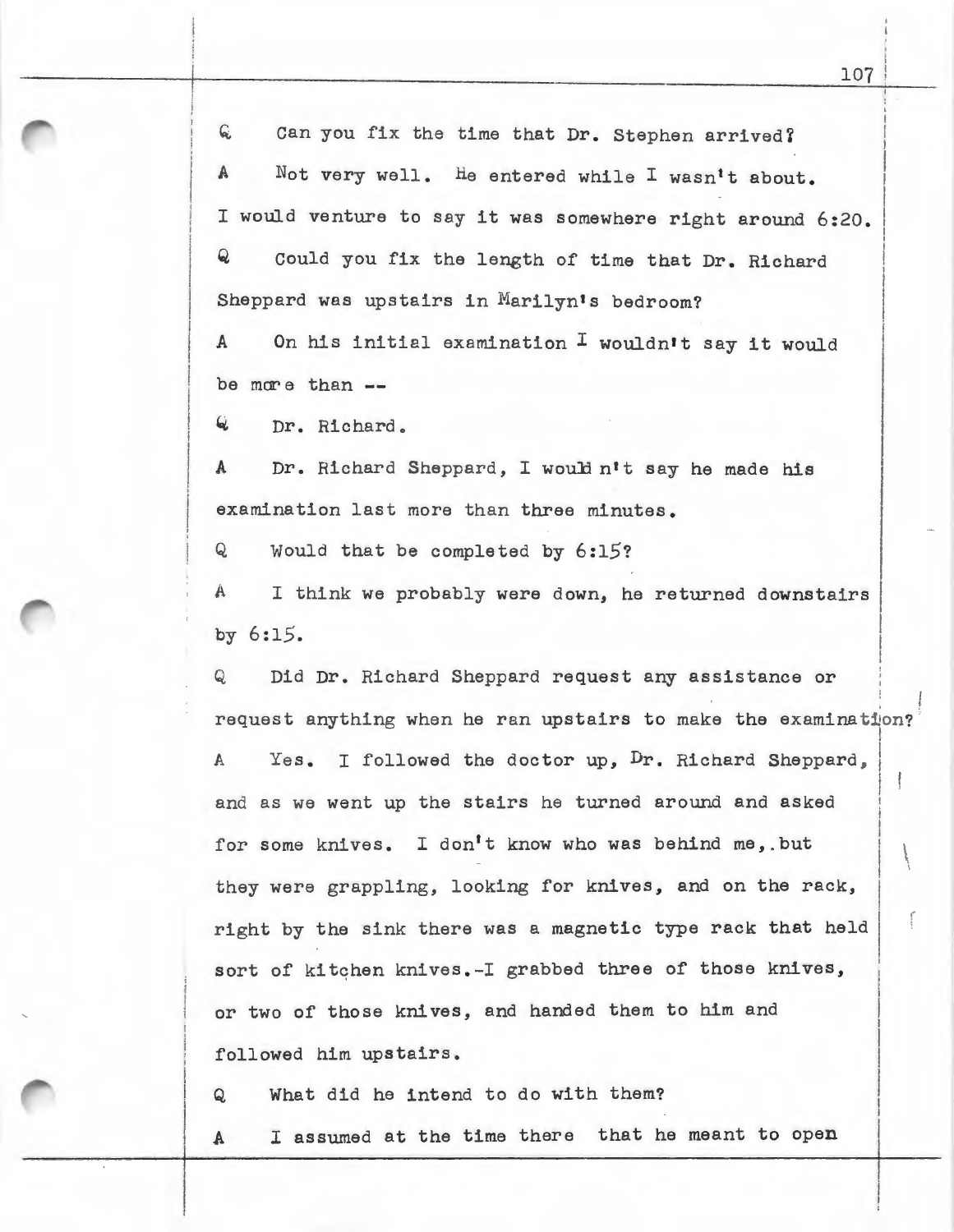her chest and massage her heart. I read a little bit about it.

Q He didn't say he was going to do that?

*A No,* he didn't say anything. That was only my thought at the time.

 $\bf Q$ Dr. Richard Sheppard in relation to time? Then after 6:15 can you give us the activities of

A No, I can't. I was not with him at that time. I know certain things transpired, that they checked Chip and he apparently informed Dr. Sheppard that Marilyn was dead. At the time I made my original call into Cleveland Dr. Sam Sheppard was lying on the floor with his head down, and I recall I had to step over him to get the phone in the study.

Q Now, did Dr. hichard Sheppard and Dr. Sam Sheppard have any conversation in your presence?

A Not in my presence. I wasn't there when Dr. Richard Sheppard examined Dr. Sam Sheppard in the study or informed him as to what happened.

Q What did Dr. Richard Sheppard do then after he came downstairs?

A I believe he went right into the study with Dr. Sam. Q Did Dr. hichard Sheppard use the telephone in the study?

A I cannot say.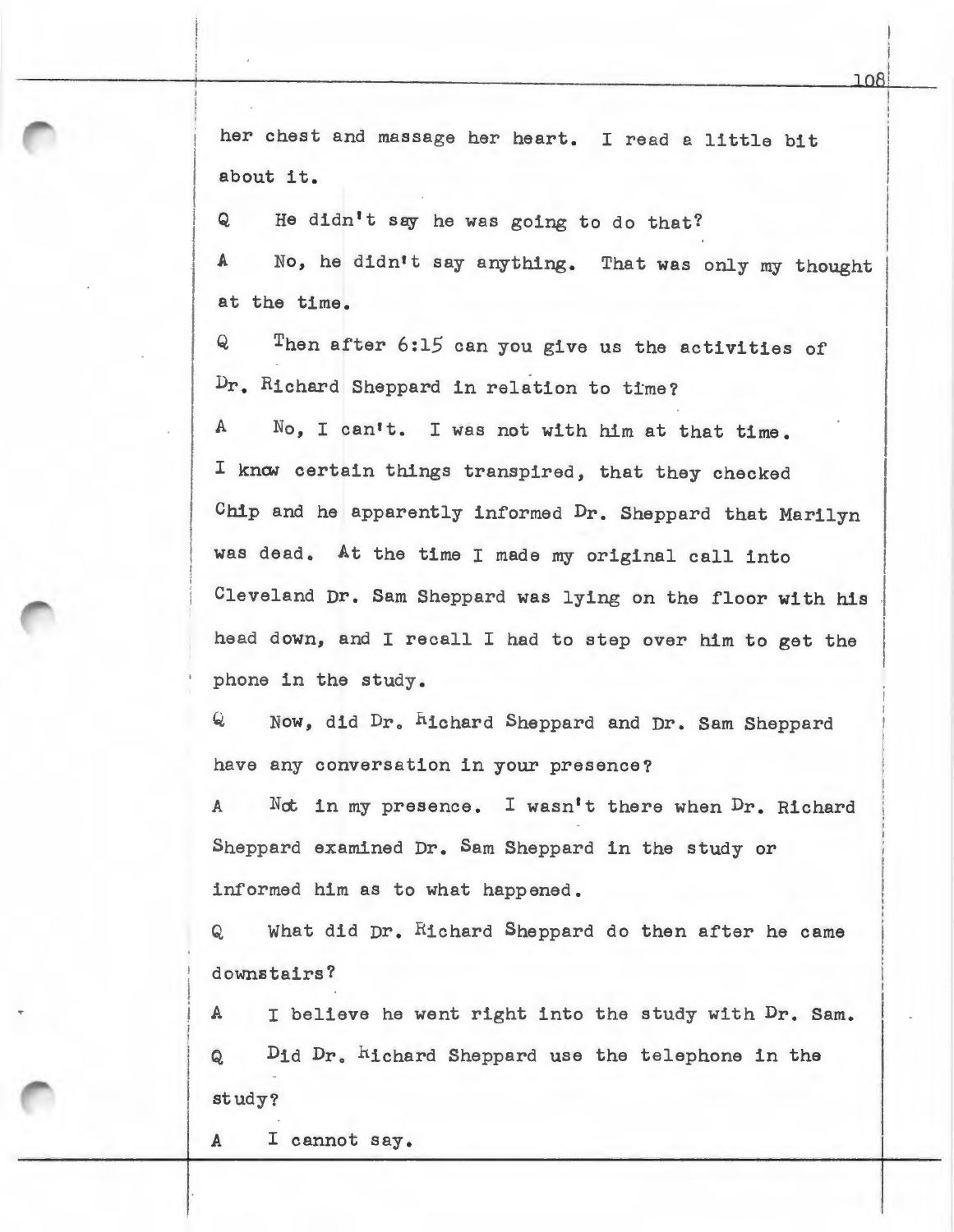Q Did Dr. Richard Sheppard disturb the conditions in the study?

A I cannot say.

Q Of what was originally present?

A I cannot say. The only one I know that did disturb the condition was Dr. Steve.

Q Dr. Steve?

A That was later on prior to taking the picture of the study.

Q What was the disturbance that was in the study that Dr. Steve Sheppard made?

A Well, as I was preparing to take a picture at one particular shot of the study, Dr. Steve entered, Dr. Stephen Sheppard, and I believe the Chief of Police was with him, John Eaton, and as he went to use the phone he stepped over this desk drawer that was setting on top of another desk drawer next to the desk, and either his toe caught this drawer and tipped it over, dumping the contents out. He apologized and there was nothing then that could be done. I took the picture as it was and noted that it had been disturbed at that particular point. Q Who else was in the room when this happened? A I feel very certain that it was the Chief that followed him in.

Q Besides you and the Chief and Dr. Stephen Sheppard?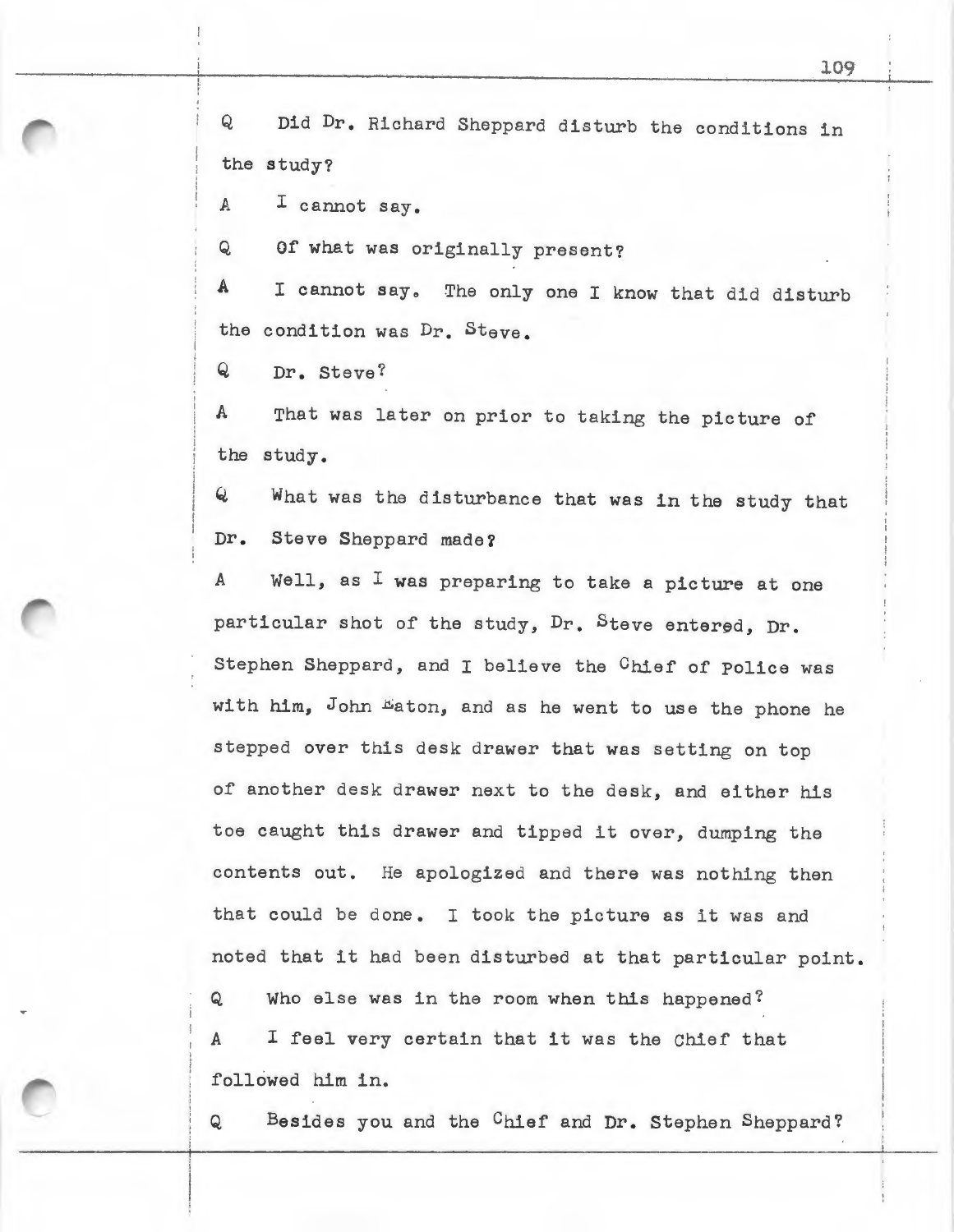A I don't believe there was anybody else. I don't recall.

Q Had Dr. Sam Sheppard been taken out of the room at that time?

A That's right. This happened somewhere after eight o'clock. Dr. Sam -- Dr. Steve had apparently taken Dr. Sam to the hospital and returned by then. Q Now, getting back to the time that Dr. Richard Sheppard came down to the first floor from the second floor, which you stated was 6:15, who came in and what did Dr. Steve Sheppard do, to your knowledge, from then on -- Richard Sheppard I mean.

*<sup>A</sup>*To my knowledge he apparently went in and made an examination of Dr. Sam. Now, at that time I had no more contact with the doctors other than to see them occasionally when they, I believe, when they took Sam *out,* Dr. Sam, and when they brought Dr. Chip, I mean, Chip downstairs, that is Sam, Jr.

Q Who brought Chip downstairs?

A I wasn't there at the time, but they were standing in the entrance hall, I believe it was Richard Sheppard, Dr. Kichard Sheppard, and I believe Mrs. Stephen Sheppard, Dr. Stephen's wife.

Q Dr. Stephen Sheppard's wife?

A Yes, and <sup>I</sup> believe Esther Houk was there at the time.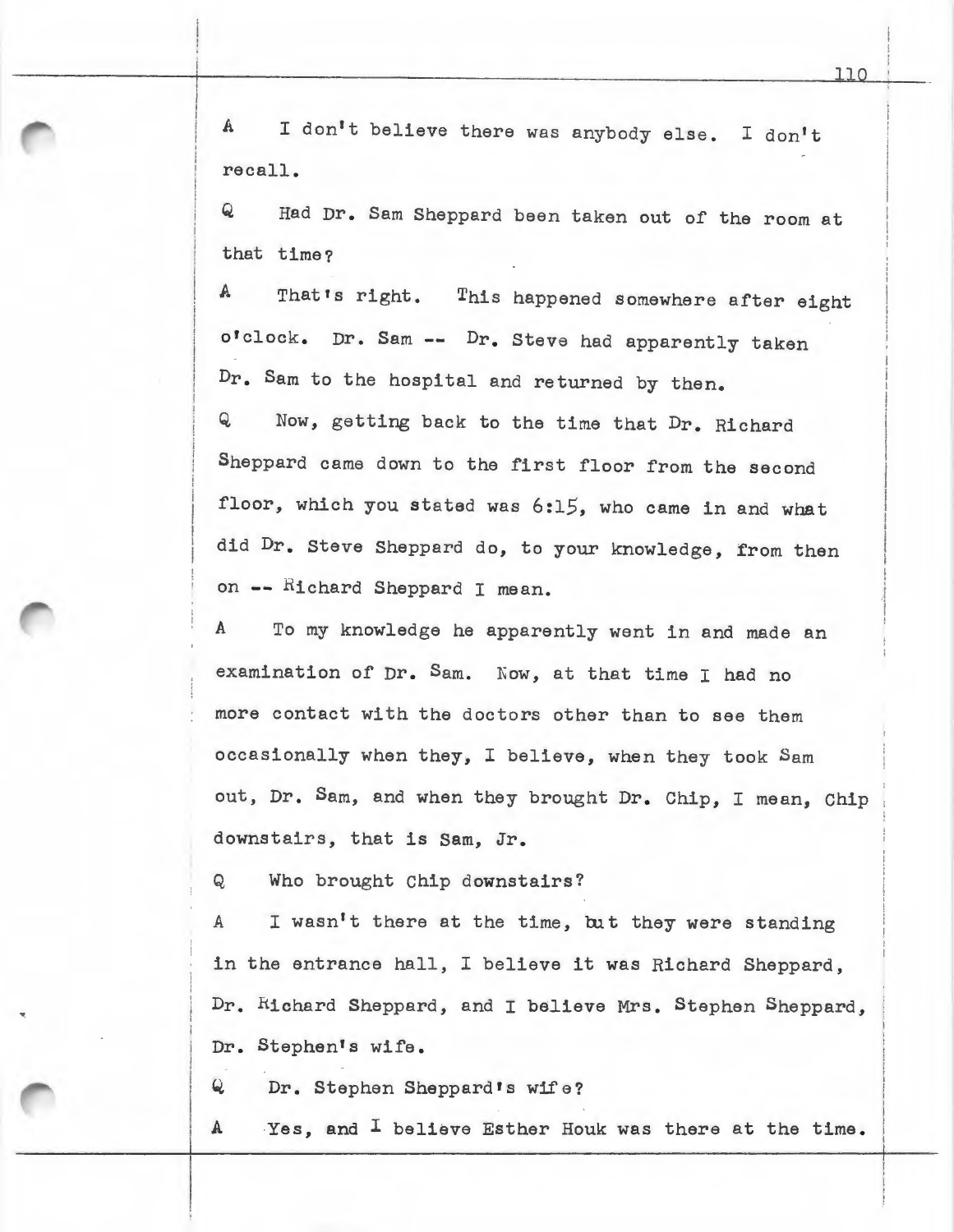There was a little bit of confusion at the hallway there. They had him bundled up there and were just leading him out. I had just returned from downstairs and had entered the house again.

Q What time did Dr. Stephen Sheppard and Esther Houk get there, to the best of your knowledge?

A To the best of my knowledge it must have been about 6:20. *Nav,* I don't know, but I would assume that was approximately the time.

<sup>~</sup>Did you see what Dr. Stephen Sheppard *did,* other than upset this thing?

<sup>A</sup>No, I didn't.

<sup>~</sup>Did you follow Dr. Stephen Sheppard and Dr. hichard Sheppard, either collectively or singularly, around the house?

A No. I didn't.

Q Do you know whether or not they went around the house alone?

A No, I do not know that either, if they walked around the house alone at all.

4 What else did you see and do?

 $A$   $Well, from 6:30 on -$ 

Q Yes, from 6:20 on.

A From 6:20, well, as I say, I had conversation with the Chief relative to calling in aid. We made the call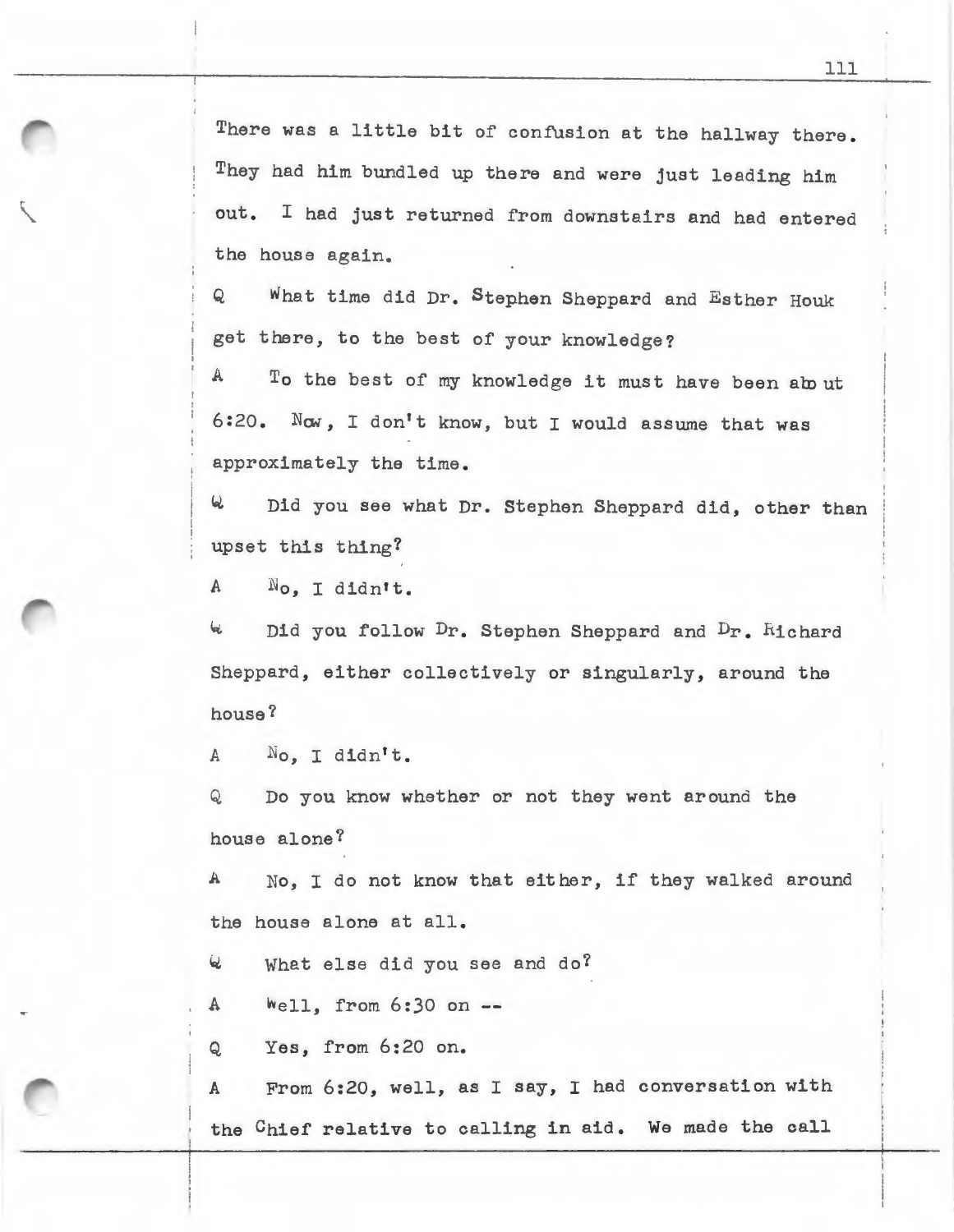*cf(. (f)feJ. 11W)* 

 $112$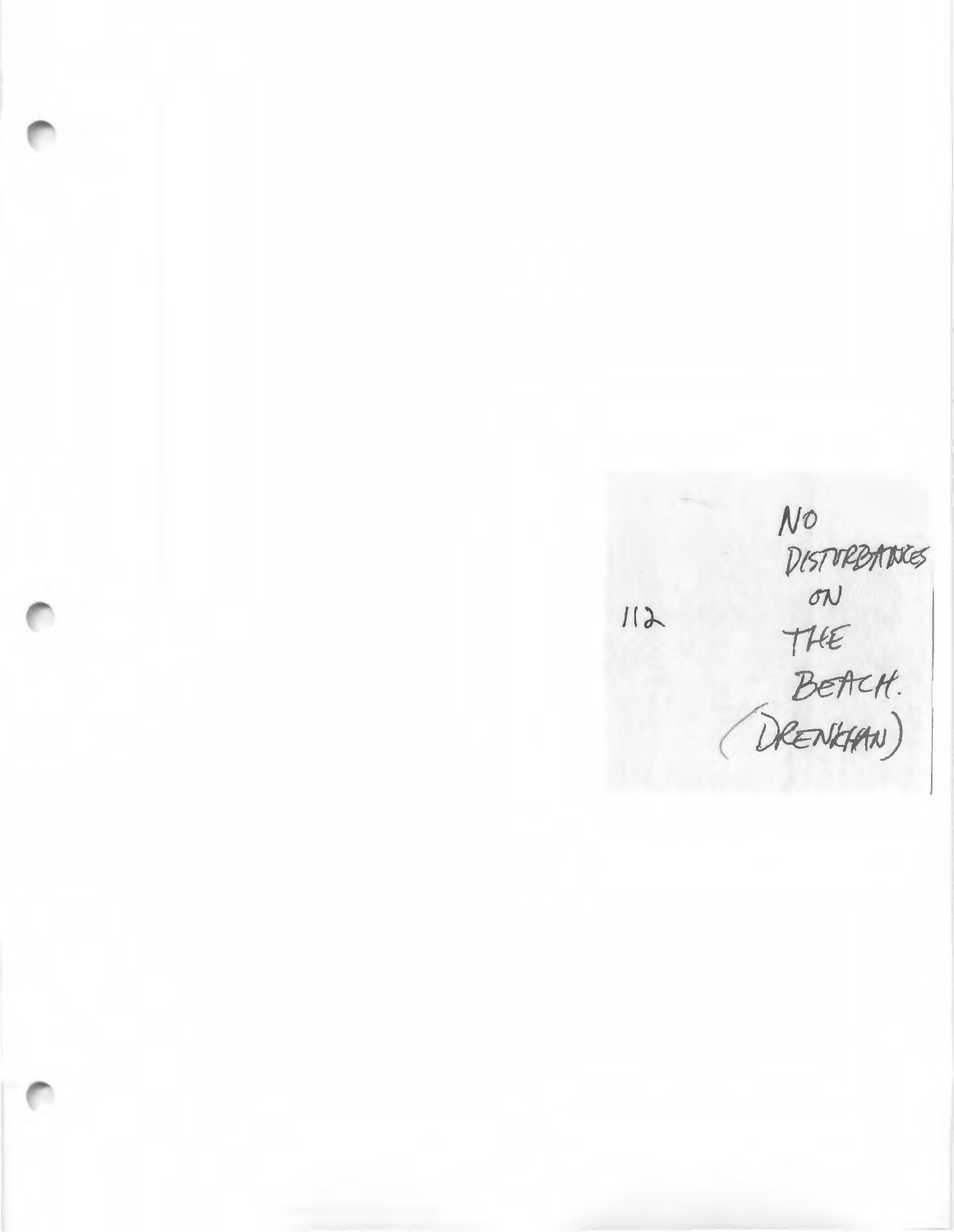to Cleveland. I then was told to call back at 7:30. So in the meantime I had walked downstairs and looked ' at the beach. I saw no disturbances on the beach., I saw three people on the far east pier, or the far west pier. that is east of the Sheppard home. I returned upstairs I at which time I cameacross Sergeant Hubach and we discussed the fishermen, and he informed me that he had sent Dick Sommer and Ronald Callihan over to get their names and addresses. We didn't think that that was such a good idea anyway. So at that time I left. I I I I I I

6 Where did you go to?

A I went over to the pier to talk to these fishermen. Q You say you left, you mean you went to talk to the fishermen?

<sup>A</sup>*Yes,* I left in the cruiser and went over toward Metropolitan Park and circled the park to see if there were any strange cars. At that time the park man, maintenance man, was opening the gate, he let me in on the north side. I went in and parked and went over and talked to the fishermen.

<sup>~</sup>Where was Cavanaugh at this time?

<sup>A</sup>Cavanaugh was getting the Chief and I had also requested that he get the camera. That apparently was where he was at. I don't know. I had no sight of him.

Q Now, did you go into the living room?

I I I i ! i i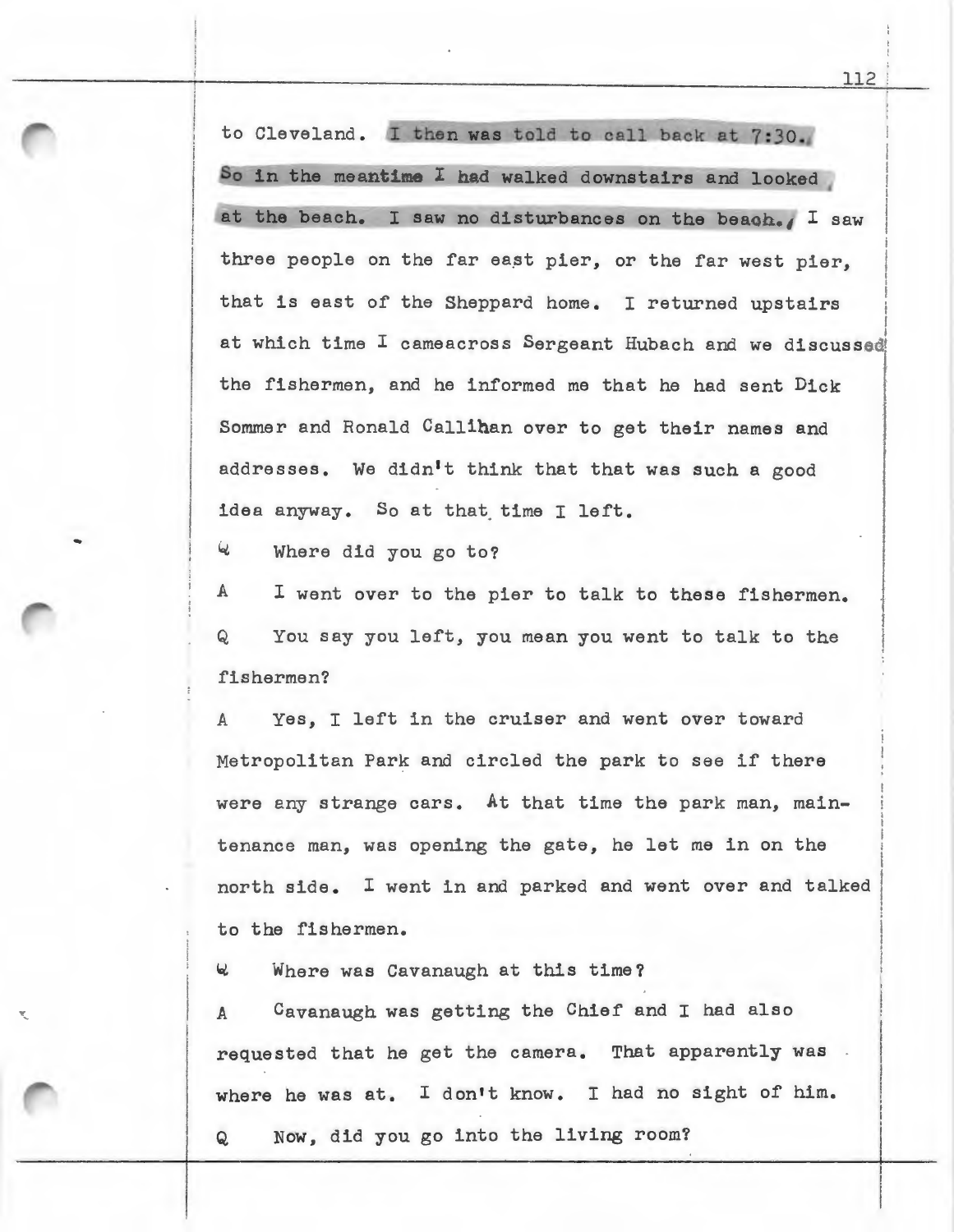A That is an L-shaped living and ·dining room. Now, the living room  $I$  don't recall. The dining area part I do. We did go in there. The door leading from the dining area into the porch, that is on the lake side, was open. To my knowledge no one had touched it. Q The room that Dr. Sheppard was lying on the floor is the study that you are talking about? A That's right. Q And that is where you were in that room? A I was in that room. Q Did you use the telephone in there? A Yes, I did. Q Who did you call? A I called Cleveland and I called the coroner's office. Q Do you know what time that was? A It was about 6:30 that I made those calls. Q When you say you called Cleveland -- A I called the Cleveland Detective Bureau. Q Now, relative to this combination living room and dining room, did you see any disturbances there? f In the dining area there is a secretarial type *i*   $\mathbf{A}$ desk that sets on the north wall to the west of this door leading out on to the porch. That desk had three drawers pulled out. The portion that forms the writing surface of this desk was laid down open, and there were

Ŕ

113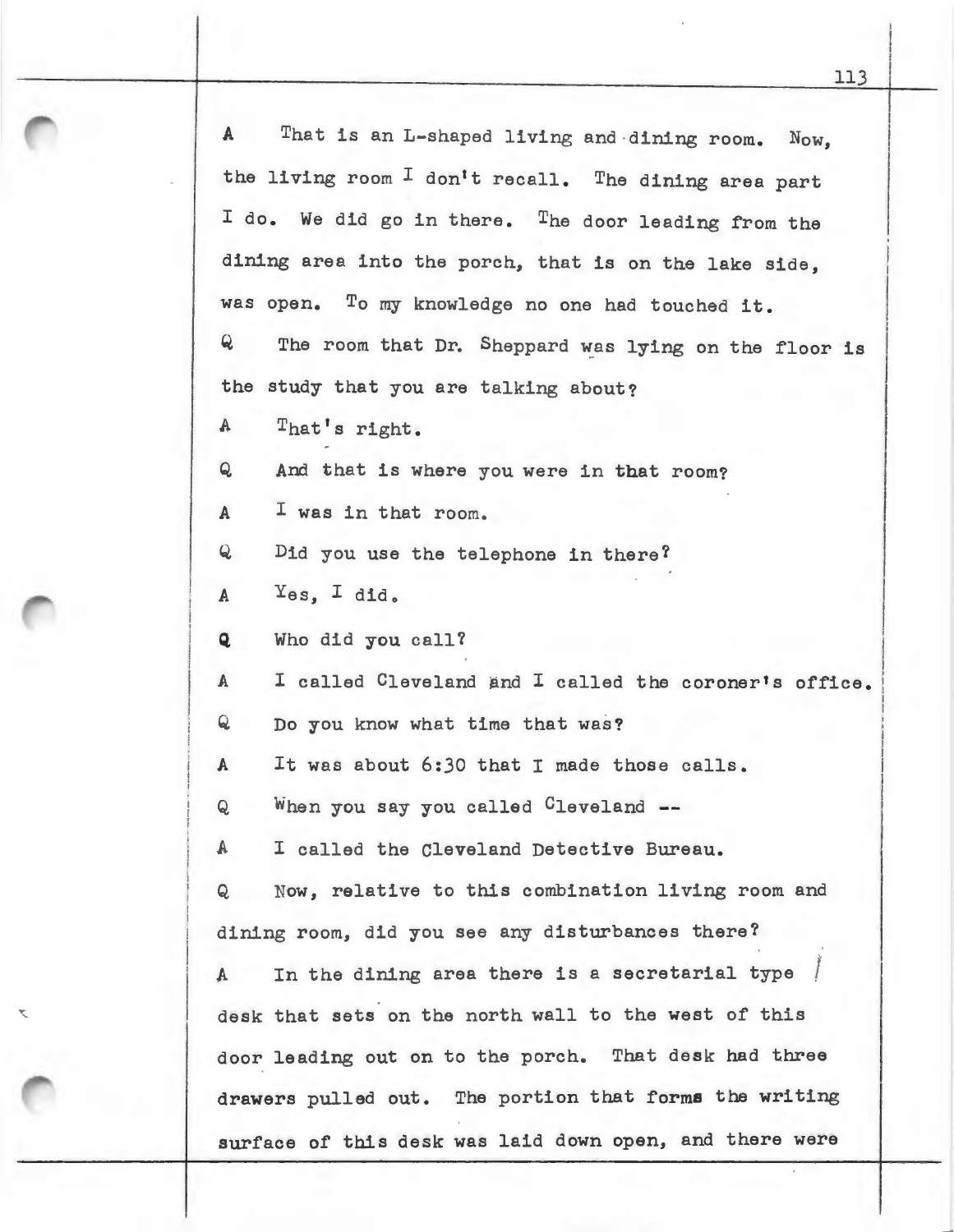papers scattered over the floor in front of the desk. Q Was there anything scattered on the *top* of the desk? A From my observation it appeared inconfusion. Was there any other confusion in that room?  $\mathbf{Q}$ "" <sup>A</sup>*No,* the room seemed in order. Q Did you see the couch alongside in the living room alongside the stairway opposite the fire place? A Yes. Q What did you notice about that? A The couch seemed to be in very good order, I mean, no disturbance. Q Did you notice a corduroy jacket? *<sup>A</sup>*Thatrs right, there was a corduroy jacket at the foot, , nearest to the stairway. Q Was it disturbed? *<sup>A</sup>*It did not appear to be. Q Did you look at it? A No, I didn't. To examine it? Q Did you examine it? A I didn't touch it. Q You didn't touch it?  $A$   $No.$ Q Did you notice anything disturbed other than the bed in which Marilyn Sheppard was lying in, in that bedroom? A No. There were clothes, there was clothing sitting on

11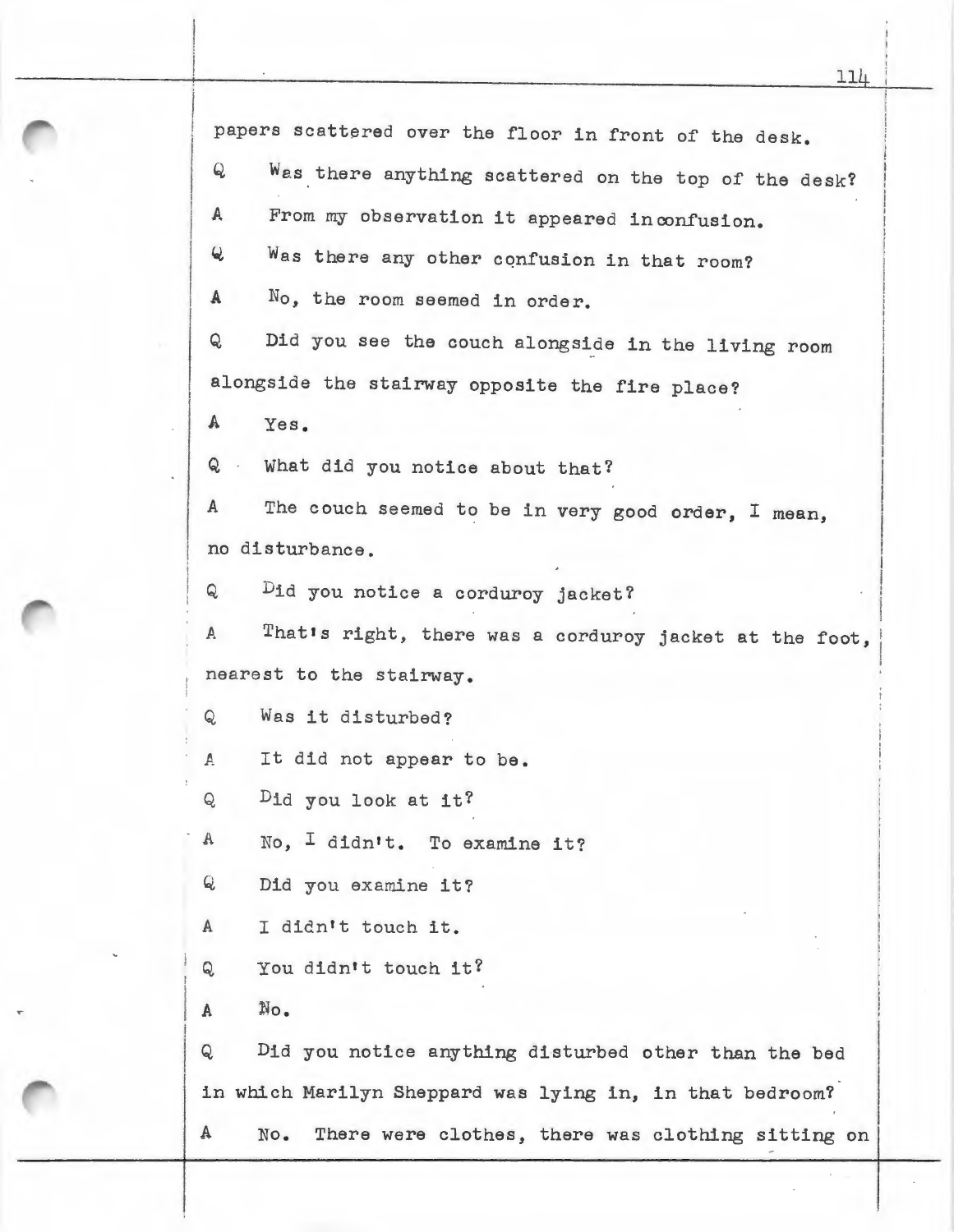a rocker that was at the foot of her bed and that clothing laid there in order as if someone had laid it there and had not been disturbed.

Q Were they women's clothing?

A They were women's clothing.

Q Can you recall what this clothing consisted of? A There was a pair of white shorts and a bra and a pair of blue shorts hanging over -- those were hanging on the seat -- hanging up on top of the rocker there were blue shorts, there were two sweaters, there was a belt. There was a white man's type shirt. On the floor there were two pair of shoes and a pair of panties.

Q Panties, what type panties?

A Lady's panties.

T

Q Was this disturbed?

A That would be the only thing that would appear, if it was set on the chair that might have been off. But it was just laying there at the bottom of the chair. Q The two pairs of shoes, were they male or female shoes?

A I would say female. One was definitely a white moccasin that would be a female. The other was a blue tennis type shoe, oxford. By the size, I would say they were female.

Q Now, did you notice a chest of drawers in the room?

f i I

I

i

 $\mathbf{I}$ I I I I I

I I I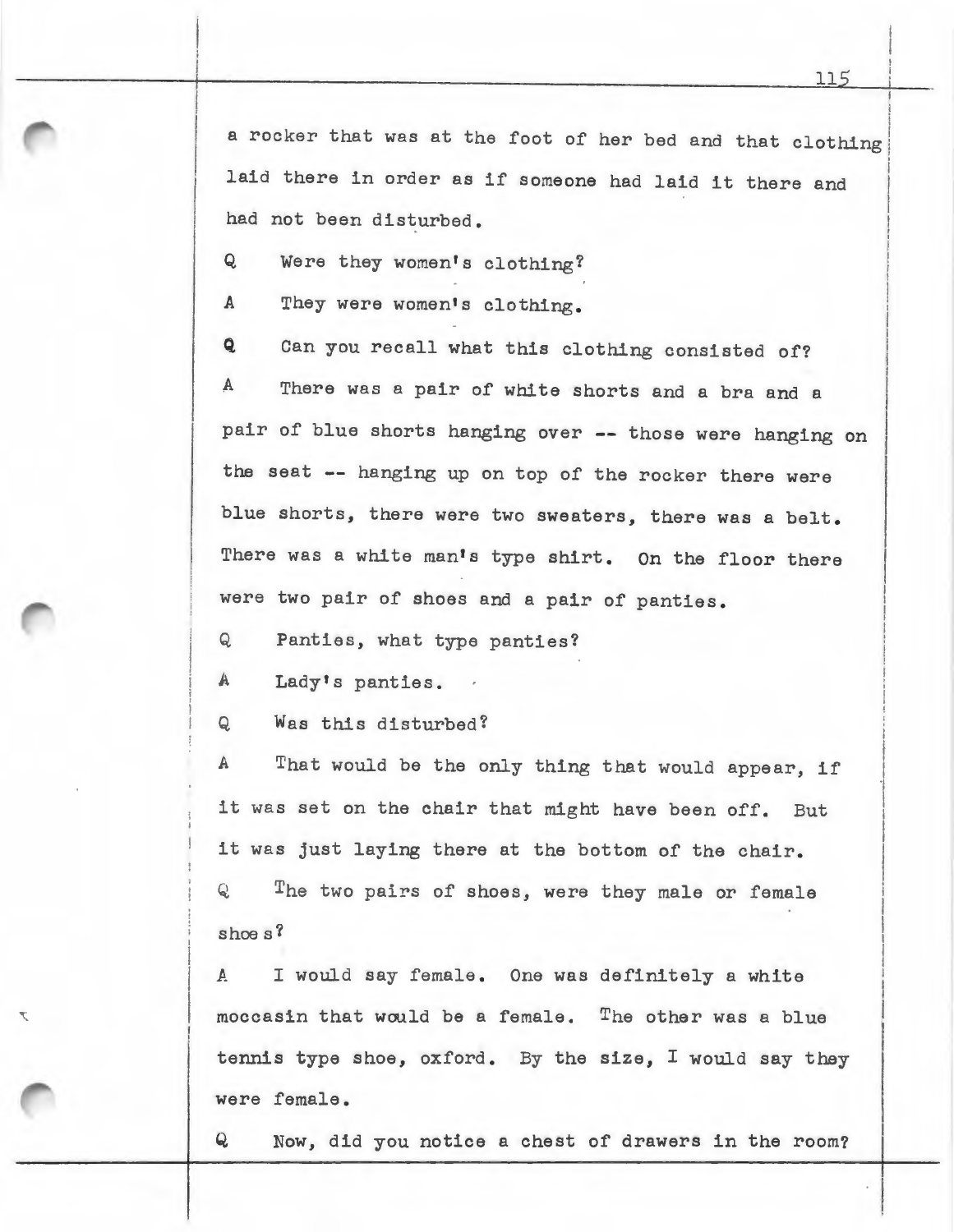A On the far northwest corner.

Q Was that disturbed?

 $A \qquad N_{\Omega}$ .

Q Was the top of it disturbed?

A Not that I could see. It appeared very clean and orderly.

Q Was the other bed, the other twin bed disturbed? <sup>A</sup>No, that appeared that no one had slept there. The bed was folded open as if someone was going to get into it and go to sleep. But there had been no indication that anyone had laid there or sat there.

Q Did you notice the pillow?

A That's right, there was no indication on the pillow. Q Did you notice the telephone stand between the beds? A That's right. The telephone stands, there was a telephone, and pad of paper, a Kleenex and a small alarm clock.

 $Q$  Was that disturbed?

A I wouldn't believe so. It seemed in normal order for a night stand, possibly, between two beds.

Q Did you notice anything in that room that was out of the ordinary with the exception of course of the dead body?

A No, I would say no, other than the general condition of the room, the bloodsplattered about, but the room seemed

J J 61

. ! I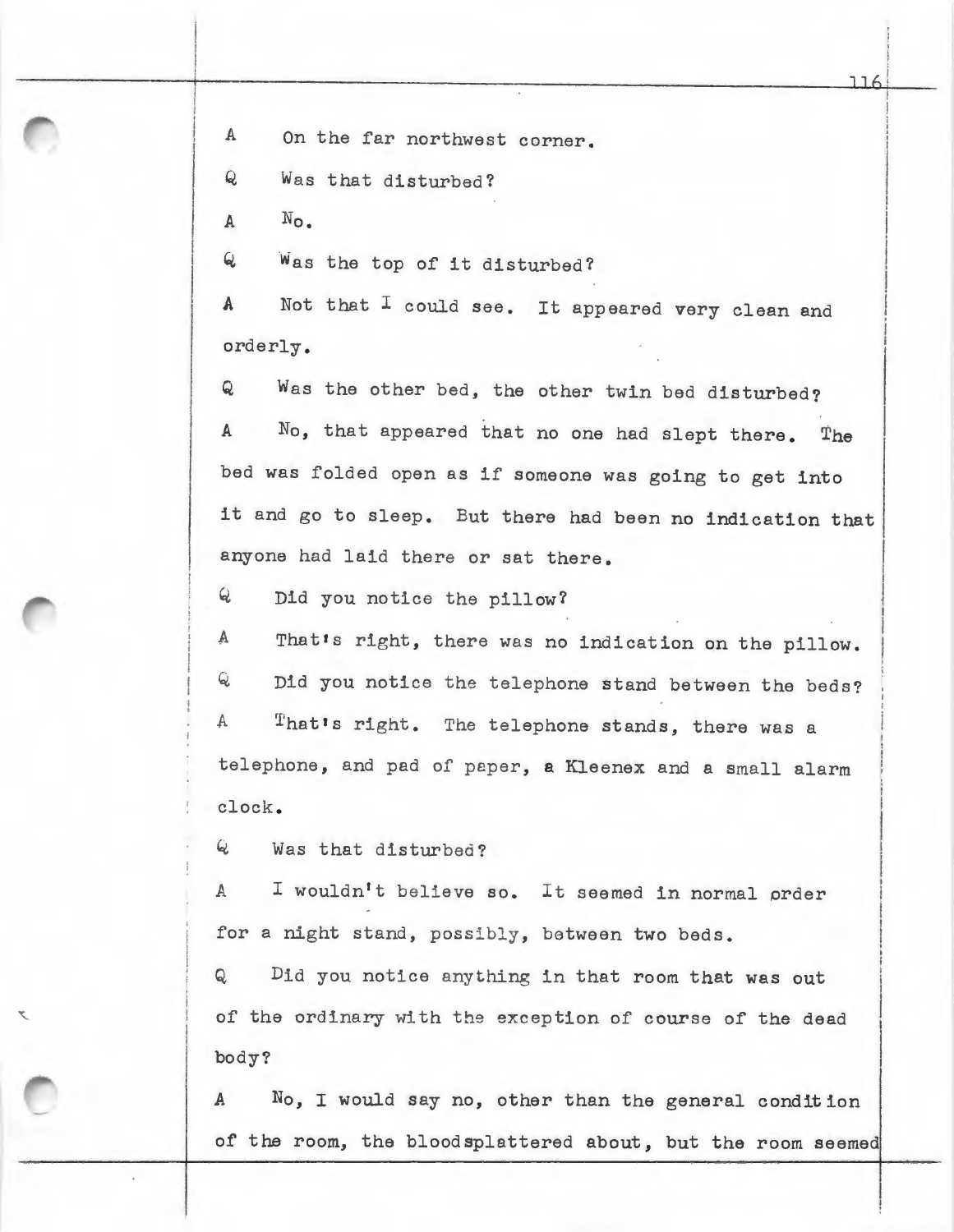like a normal bedroom.

...

Q Tell us about the blood splatters?

A There were blood splatters on all four walls. The I ! ! majority of them being on the door that leads into the bedroom. It would indicate that it was in an open position when the blood was splattered about.

Q You mean the door to thebedroom was in an open position?

A That's correct.

Q Did you have any conversation with Sam Sheppard that morning?

A Other than the original conversation that  $I$  had previously stated, no. I did see Dr. Sam later on in that day and took a picture of him, but I had no conversation. Q Did you go into the room next to the Hoversten bedroom, do you recall?

A Hoversten's bedroom is on the east side of the house, and then there is, it would appear a dressing room, and there is a desk in there, and a type of high-boy and a cedar chest. I didn't go in there at the time, no.

Q Did you go in later?

 $A$   $R_{1ght}$ , that's right.

Q How much later did you go in?

*A Oh,* it was possibly somewhere between 6:30 and 8:00 o•clocko

I

i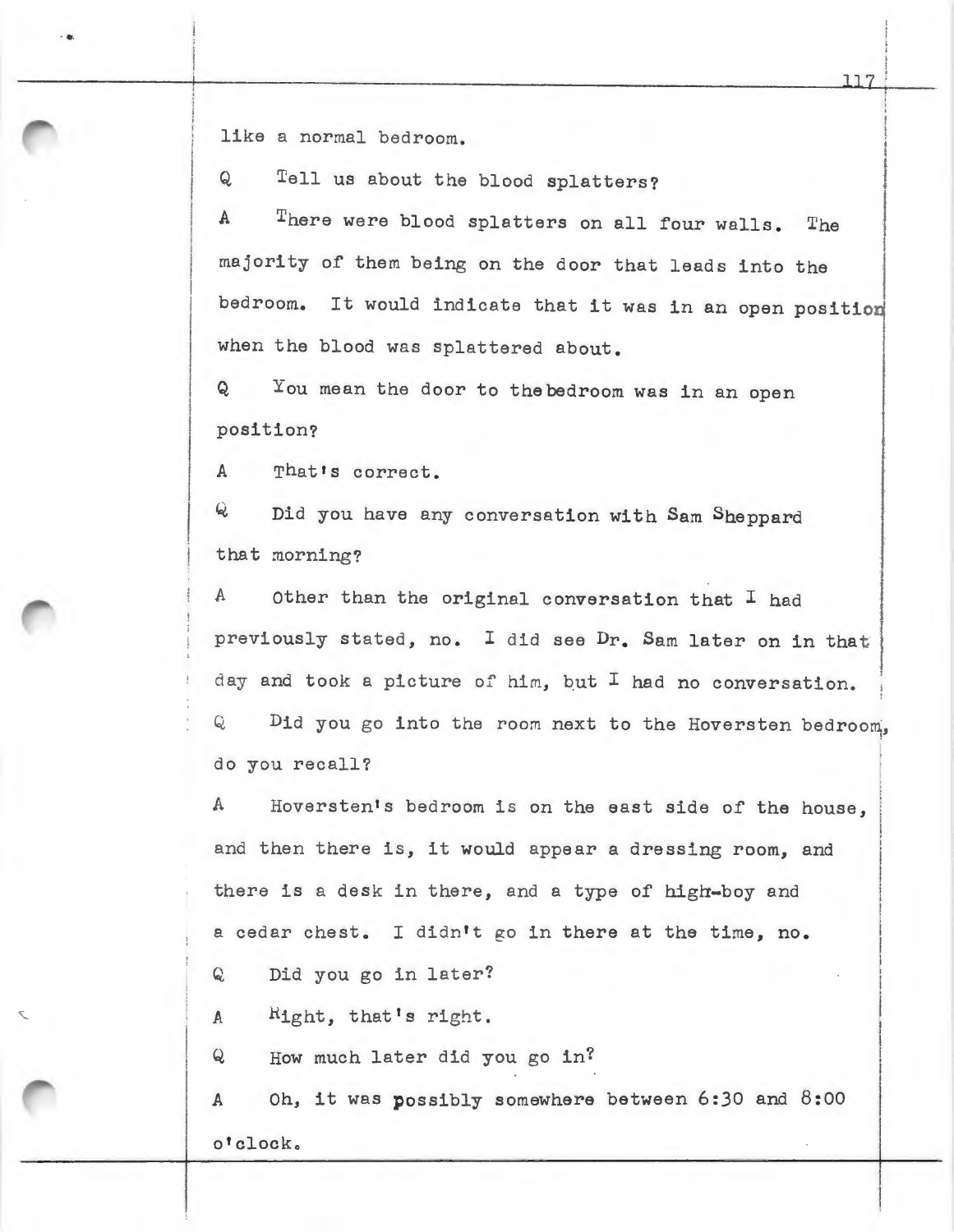$Q$  What did you notice when you went in there?

A As far as the condition of the room?

 $Q = Y_{\Theta S}$ .

A It appeared all right. The bedroom, where the bedroom bed was set, there appeared that someone had slept there previously and had not made their bed. There were suit-! cases about the floor. The room was kind of disorderly you might say.

Q When the Chief got there what time would you say that would have been?

A Approximately a little bit after 6:20. Maybe about  $6:25.$ 

4 At that time, Sam Sheppard, Dr. Sam Sheppard had already been taken away?

A That I can't recall just exactly when he had left. I cannot say.

<sup>~</sup>Do y ou know for a fact that Dr. Richard Sheppard and Dr. Stephen Sheppard had gone away with Dr. Sam Sheppard and Chip and do you know whether or not they had returned ?

A Yes, I know they had returned because they were about then a good deal of the morning.

<sup>~</sup>What did they do?

A Well, I was busy taking photos and I paid very little attention to what they were doing, where they were. I was

I

I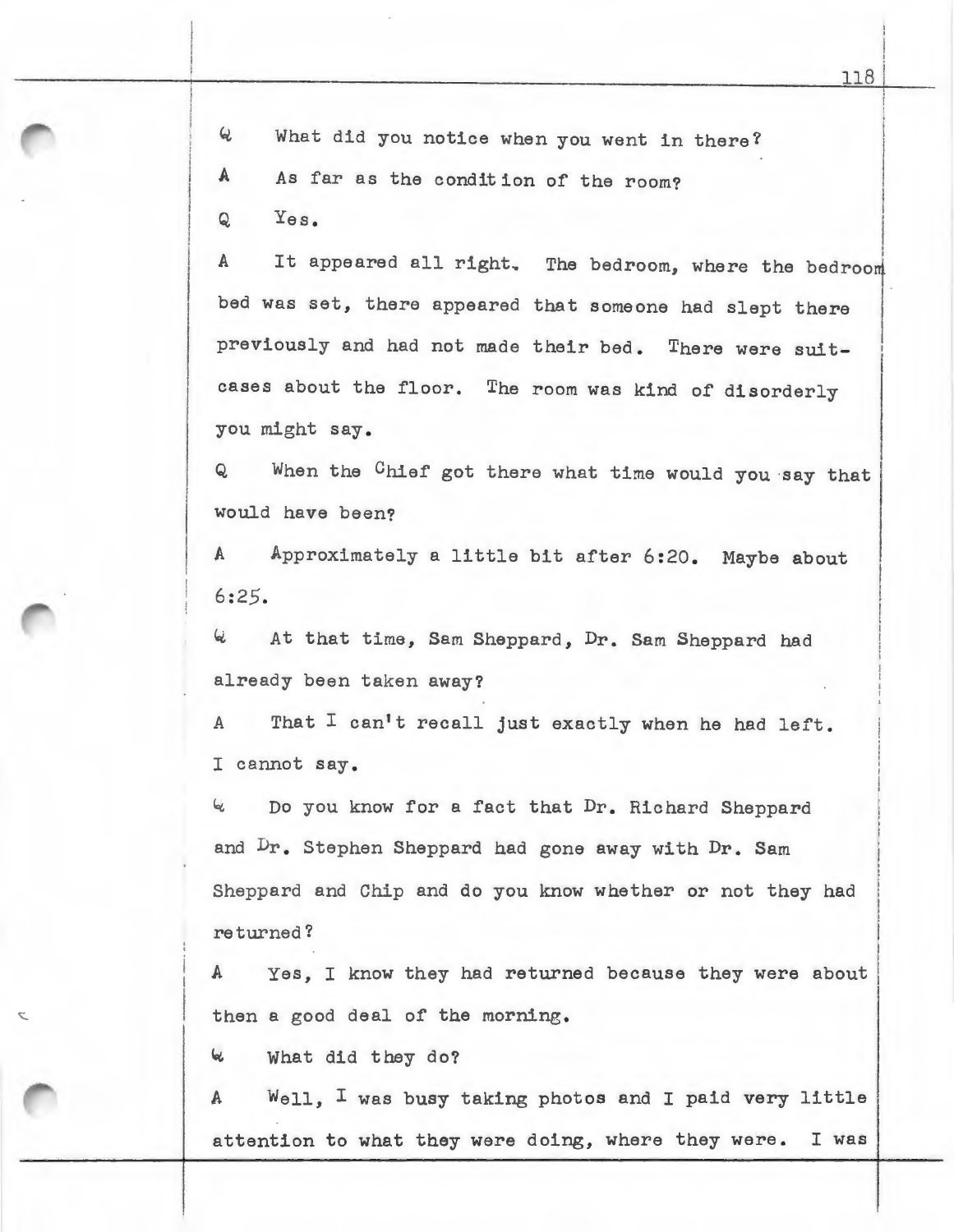in the house most of the time.

Q You made a call to the Cleveland Police Department and you were told to call back, is that what you said?

A Yes. They were changing shifts or platoons.

Q And did you call back?

A I called back at 7:30 and spoke to Captain Hawshield. Q Then what happened?

A I informed him what had happened, that we felt we needed some help, and he said they would be certainly glad to come out, and as the platoons were changing they would want to sendtheir day trick out, the men coming in on the day shift, and they would have somebody out and they would also have somebody out from the Bertillon Division to take photos and dust for prints.

Did these people respond from the Bertillon and the Homocide?

*A Yes,* the Bertillon men arrived there first, and I introduced myself and showed them around the property as to what was what. He arrived about the same time I was starting to take photos and I accompanied him around the ground there while he took some pictures.

Q Then what happened?

A Then it was a short while later two <sup>C</sup>leveland detectives arrived, I believe it was Shottke and Gereau, and I I again accompanied them about.

I !! I I i i

I I I I

I I

I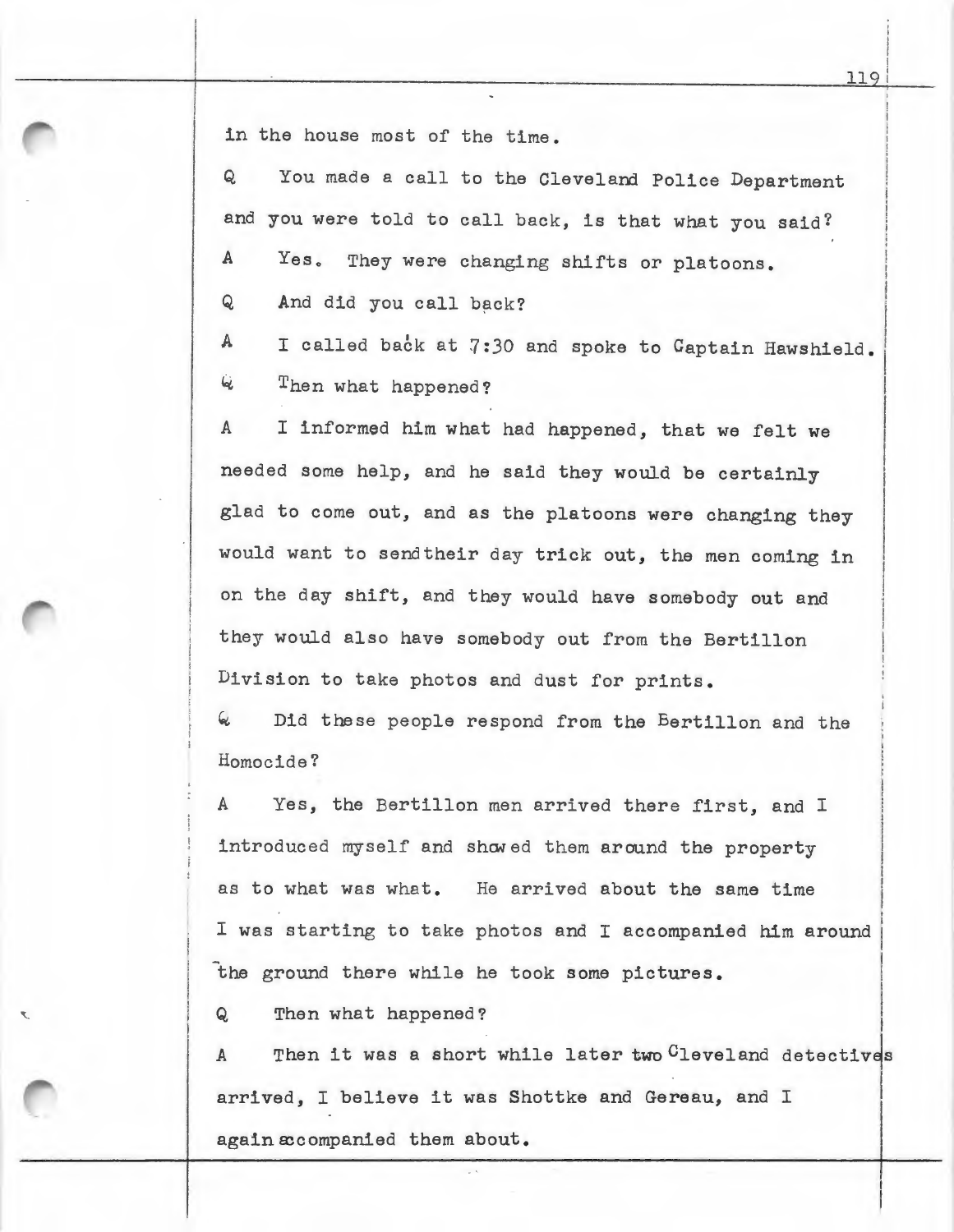Q What did the Cleveland detectives do?

A They, Detective Shottke went upstairs and started his investigation at the bedroom and Detective Gereau began to gather some information as to the physical evidence i about the scene, and outside about the house. I **I** 

Q Did you offer them any aid or assistance?

A - We told them we were just as green, and we were there to help them as much as we could.

Q Did you go over to the hospital to talk to Dr. Sheppard?

A No, I didn't.

Q What did you go to the hospital to see Dr. Sheppard for?

 $A$  I went there to take a picture of his face. That was some time in the afternoon, approximately two, twothirty, three o'clock.

Q Did Dr. Richard Sheppard and Dr. Stephen Sheppard consult you about moving Dr. Sam Sheppard?

A No.

Q Did he consult anyone, to your knowledge?

A Not to my knowledge.

Q Dia you take a picture of Dr. Sam Sheppard?

A At the hospital I took a facial picture of him.

Q What did you do when you got out to the hospital, tell us what happened?

I i i I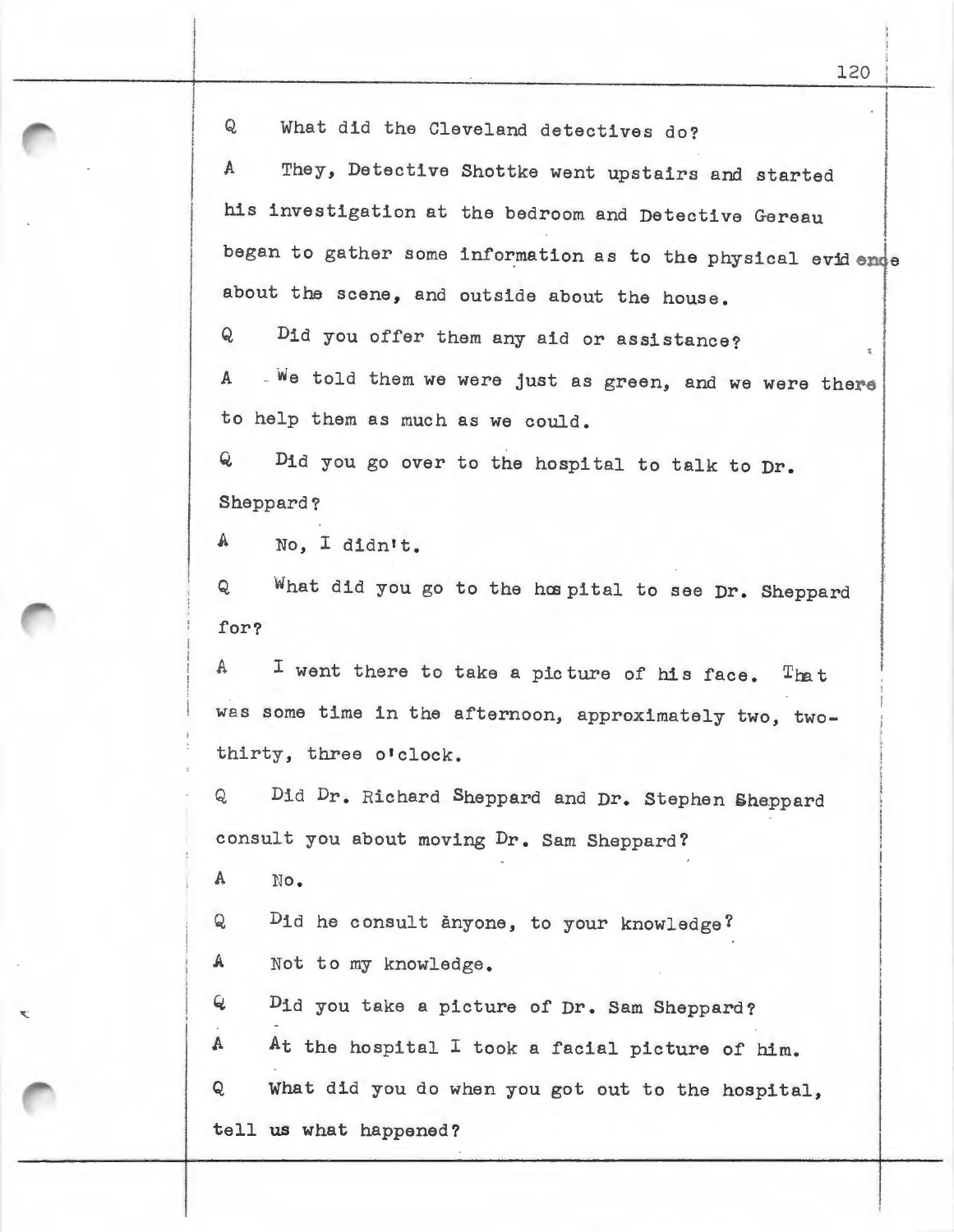A Well, we walked down the hallway and Dr. Sam was down in the last room in the west wing, and I can't recall now who was there talking to him. It might have been the <sup>I</sup>Cleveland detectives, I don't know. We informed Dr. Stephen Sheppard that we wanted a picture of him and he said, "Well, that is all right." He was resting in there. We went in. Possibly we might have said, "How are you?" or something like that, but other than any conversation relative to what had happened we carried on none. We took our pictures. Sergeant Hubach was there. We took the picture and left.

Q Do you know whether or not anyone else had taken a picture of Dr. Sam in bed?

A I don't believe any body else did. Not to my knowledge. I don't know. i

Q Do you know whether or not one of the Cleveland newspaper photographers took a picture of Dr. Sam?

A I don't know.

Q Did you see in the newspapers a picture similar to the one that you took?

A I thought that was my picture.

 $Q$  Are you sure, do you know now that it was your picture or wasn't it your picture?

A I am pretty sure it was my picture.

Q Did you give it to somebody?

t I : I

I

I I I I

; I

I

**International Control**<br>International Control<br>International Control

**I** 

I I I I

j

i I I

I I

 $\mathbf{I}$ I  $\frac{1}{2}$